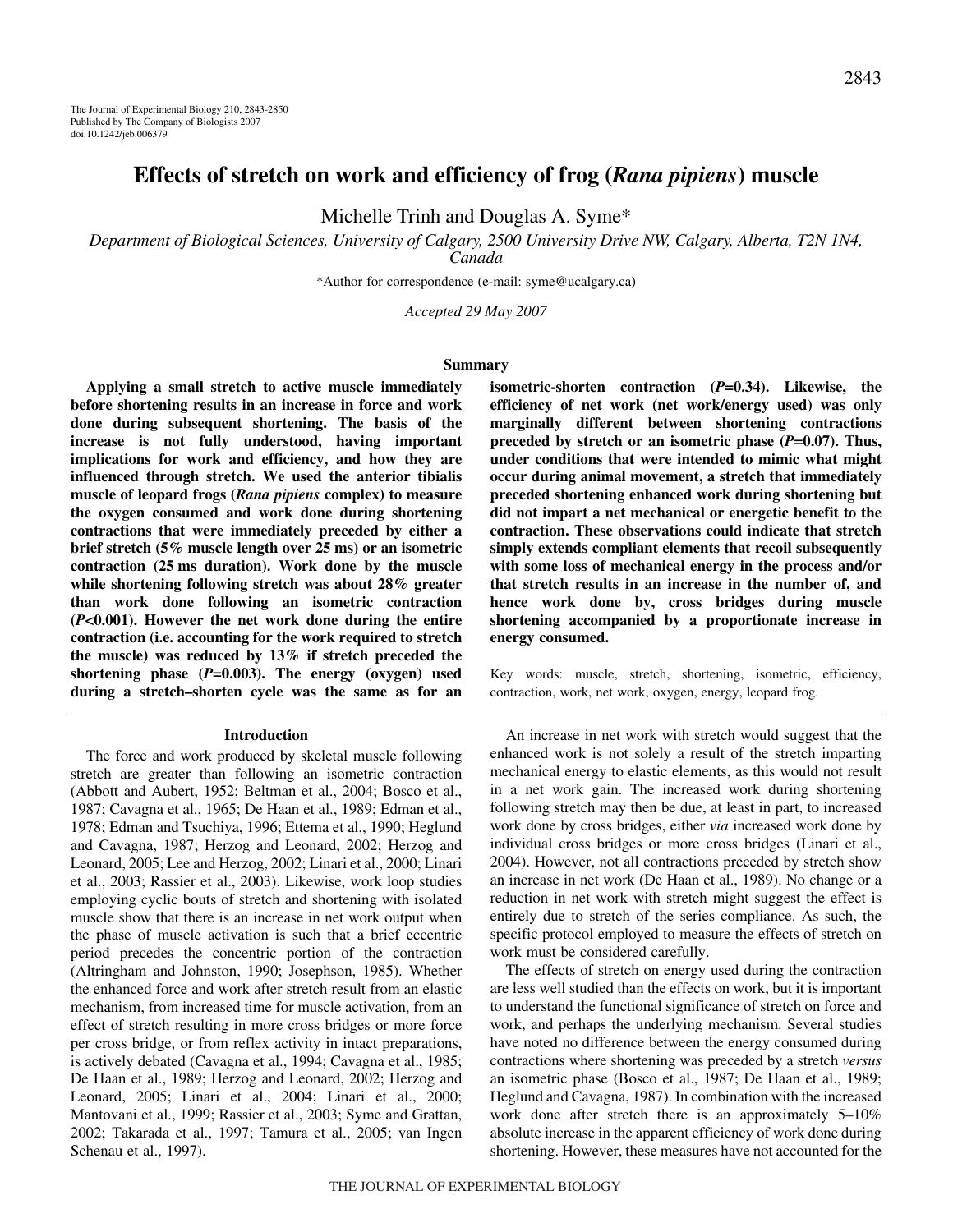# 2844 M. Trinh and D. A. Syme

mechanical energy required to stretch the muscle and are not all what might be considered representative of movements in animals, making interpretation of mechanism and relevance to animal movement difficult.

Net work from cyclic contractions accounts for both the mechanical and metabolic energy used during the entire contraction (extension and shortening). Using this approach it has been demonstrated that the efficiency of net work is increased, sometimes substantially, over contractions where isovelocity shortening is preceded by an isometric phase (Barclay, 1994; Barclay et al., 1993; Curtin and Woledge, 1993c; Woledge and Curtin, 1993). Yet these two types of contractions differ in several important respects, including the relative duration and phases of muscle activation, and the magnitude and trajectory of stretch and shortening, again making direct comparisons difficult.

The cause and potential magnitude of changes in work and efficiency after stretch remain poorly understood, and it remains unclear if efficiency of contraction *per se* is improved by stretch or if the observations reflect the effects of the timing of activation on work and efficiency (see also Curtin and Woledge, 1996). The objectives of the present study were to determine if a stretch–shorten protocol that broadly mimics what might occur during movement in animals results in an enhancement in work done by the muscles, how the energetic cost of the movement is impacted, and if the results suggest a compliance or cross-bridge-based mechanism. Muscles were activated, either with or without a stretch, and with or without subsequent shortening. The work required to extend the muscle and that done while shortening were measured, along with the oxygen consumed by the muscle. While work done during shortening was increased by stretch, net work and efficiency were not. This is consistent with stretch simply extending series complaint elements, which then recoil during subsequent shortening, but does not exclude an effect of stretch on the number of attached cross bridges as a contributing mechanism.

### **Materials and methods**

## *Muscle preparation and apparatus*

All procedures were approved following animal care guidelines of the Canadian Council on Animal Care and the University of Calgary. Adult leopard frogs (*Rana pipiens* complex) of either sex were killed by decapitation and pithing. A hindleg was removed and placed in a dish containing physiological saline (in mmol  $l^{-1}$ : 115 NaCl, 3 KCl, 2 CaCl<sub>2</sub>, 1  $MgSO<sub>4</sub>$ , 6 NaH<sub>2</sub>PO<sub>4</sub>, 5 glucose, pH 7.5 at 20 $^{\circ}$ C). The anterior tibialis was isolated intact with tendon on either end. A central fascicle (the same fascicle for all experiments) was removed from the muscle, and further dissected to about one third of its original mass. The muscle bundle was then secured in a chamber for measurement of work and oxygen consumption (Fig.  $1$ ) similar to previous work (Syme, 1994). The tendon at one end of the bundle was tied using 6-0 silk suture to a stainless steel arm attached rigidly to the chamber lid. The tendon at the other end of the muscle was tied to a stainless steel pin that ran through a small aperture in the chamber lid and was later attached to the arm of an ergometer (model 350, Cambridge Technology, Cambridge, MA, USA). The ties were made within 0.5 mm of the muscle fibres to reduce stray compliance. The



Fig. 1. Experimental apparatus used to measure oxygen consumption and work. Muscle (mu) was mounted in a cylindrical glass chamber (bound by broken lines) surrounded by a temperature controlled water jacket (wj). One end of the muscle was attached to a rigid, stainlesssteel arm (ra) secured to the stainless-steel chamber lid (cl). The other end was attached to a stainless-steel pin (pn) that passes through a narrow aperture in the lid and was connected to the arm of an ergometer (er). A glass-encapsulated magnetic stir bar (sb) was used to mix the saline in the chamber. An oxygen probe (op*)* enters the chamber through a sealed side port. A temperature probe (tp) was placed adjacent to the chamber. To flush the chamber, saline entered through a port in the bottom (arrow) and exited through the hole in the chamber lid; diameter of holes in chamber lid and bottom are exaggerated for illustration purposes. Chamber lid and bottom formed a tight seal with the walls of the chamber using rubber O-rings. The rigid arm and pin connected to the ends of the muscle were attached to fine magnet wires outside the chamber (not shown) and used to stimulate the muscle. The rigid arm was insulated along its length with polyethylene tubing to minimize stray current in the chamber.

muscle/lid was then placed into a glass chamber containing physiological saline such that it formed a tight seal against the walls of the chamber. Air bubbles were removed from the chamber before the lid was inserted. The temperature of the chamber was maintained at 15°C by a water jacket surrounding the chamber and was monitored by a probe that abutted but did not enter the chamber itself. A small, glass-encapsulated, magnetic stir bar in the bottom of the chamber was driven by a magnetic stirrer placed below the chamber.

The height of the ergometer was adjusted to remove visible slack from the muscle, and the horizontal position adjusted so that the pin moved freely through the aperture in the lid. The pin and arm attached to either end of the muscle were connected *via* fine magnet wires to a Grass SD9 stimulator (Grass Inst. Div., Astro-Med, Inc., West Warwick, RI, USA) so that the muscle was stimulated directly end-to-end. The rigid support arm was insulated except at the tip where it contacted the muscle, and the face of the chamber lid was electrically isolated from both pins such that the current path was largely limited to flow through the muscle itself, allowing direct activation *via* the SD9 stimulator. A bipolar stimulus pulse, 0.5 ms duration, was applied to the muscle through the pin/arm. The stimulus voltage was set to 150% of that required to elicit maximal twitch force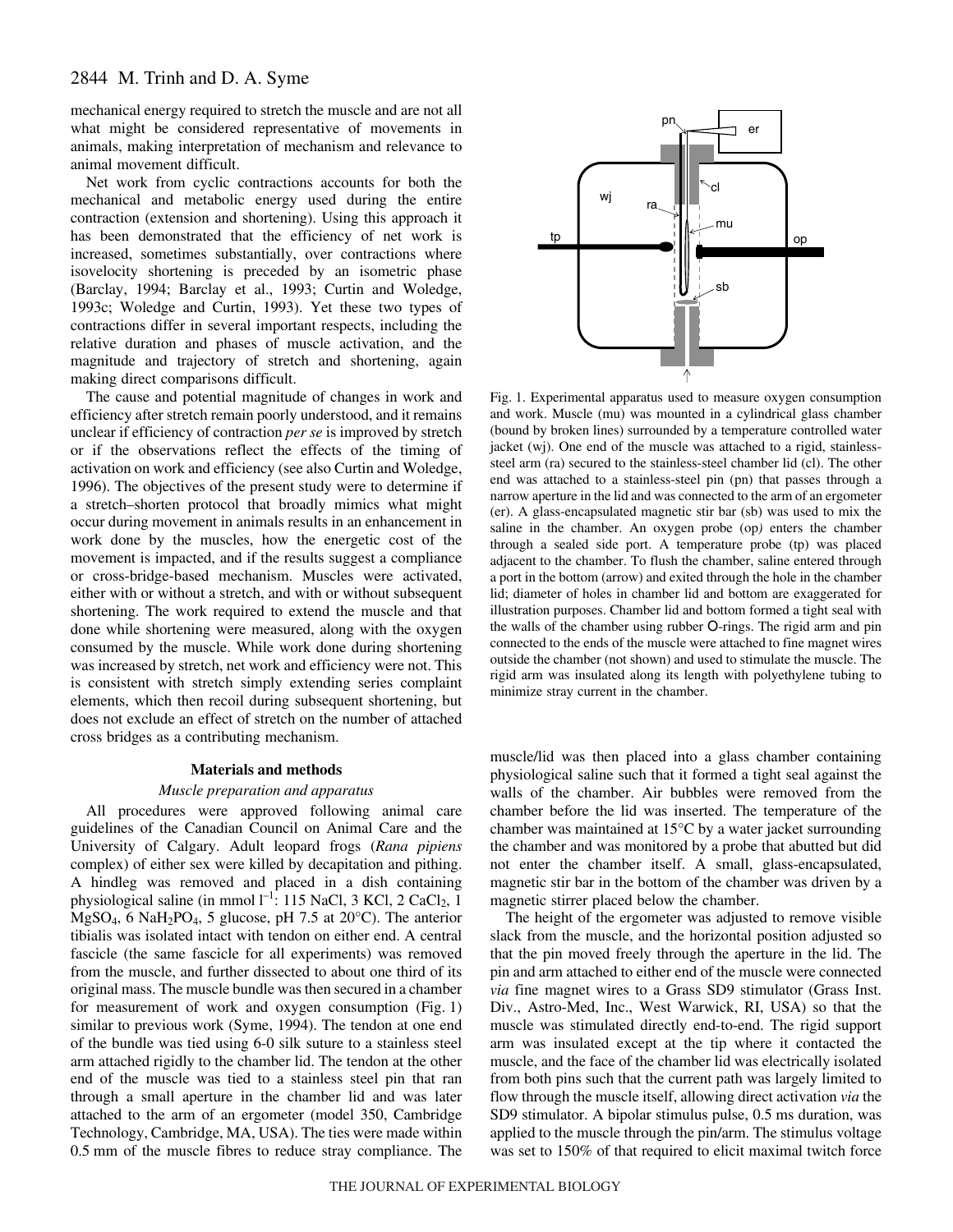(range 20–40 V); direct recording of the stimulus voltage at the chamber and the relatively high area-specific isometric forces produced by the muscle confirmed maximal activation. The muscle was then stimulated tetanically  $(100 Hz for 100 ms)$  to remove any potential slack in the ties. Muscle length (*ML*) was then varied systematically until the length giving maximal, isometric twitch force (double pulses) was found, referred to as *L*o. *L*<sup>o</sup> was measured using an ocular micrometer on a stereomicroscope.

A fibre-optic oxygen probe (PSt3 oxygen-sensitive foil) was placed in the chamber through a sealed port (Fig. 1), connected to a Fibox 3 oxygen meter (PreSens Precision Sensing GmbH, Regensburg, Germany) and used to measure the partial pressure of oxygen  $(P<sub>O2</sub>)$  in the chamber. Preceding each experiment a two-point calibration was performed at 0% and 100% air saturation. A reservoir of saline was gassed with a mixture of 60% nitrogen and 40% oxygen, giving a  $P_{\text{O}_2}$  of about 200% air saturation. Before measurement began this saline was flushed through the chamber *via* a small, stainless steel port at the base of the chamber and exited through the aperture in the chamber lid (Fig. 1). The inlet tube to the chamber was then closed so that the chamber was functionally sealed. The  $P_{\text{O}_2}$  of the saline in the chamber declined gradually over the course of the experiment as the muscle consumed oxygen, typically ending near 150% air saturation. The small diameter and long lengths of the inlet/outlet ports limited diffusion of oxygen into and out of the chamber to levels that were undetectable during control experiments. Also, due to the careful insulation of metal parts not in direct contact with the muscle, hydrolysis was not observed during stimulation, and similar stimulation without a muscle in the chamber resulted in no noticeable deflection of the oxygen partial pressure in the chamber.

During experiments the  $P_{O_2}$  of the saline was measured every second and logged to computer (Fig. 2). The decline in  $P_{\text{O}_2}$  of the saline due to resting muscle metabolism was measured for about 20 min to obtain a reliable baseline. The muscle was then activated (see measurement protocols below), causing an increase in the rate of decline of  $P_{\text{O}_2}$  in the chamber. After stimulation ended the rate of decline of  $P_{\text{O}_2}$  recovered back to the baseline level over a period of 10–15 min, and the muscle was allowed to recover for 30–60 min to again obtain a reliable baseline. The change in  $P_{Q_2}$  in the saline as a result of the muscle being activated and doing work was measured by fitting linear regressions to the parallel pre- and post-baseline rates of decline, and calculating the separation between the regressions at a time point approximately mid-way between the beginning and end of each bout of contractions (Fig. 2). Selecting the mid-way point for measurement provided an objective measure of the change in  $P_{O_2}$  that would be least biased by any small differences in rates of decline pre- and post-activation.

#### *Measurement protocols*

Four different protocols were employed, the order of presentation being varied between experiments (Fig. 3). (i) The first protocol was designed to measure the work done and energy consumed when shortening was preceded by an isometric phase of contraction. The muscle was first lengthened to  $105\%$   $L_0$  while relaxed. It was then stimulated for 25 ms at a length of 105%  $L_0$  and then shortened at a velocity of 1  $MLs^{-1}$ 



Fig. 2. Records of the partial pressure  $(P<sub>O2</sub>)$  of oxygen in the chamber during the course of one series of measurements in two different muscles (top and bottom traces). The initial decline in  $P_{\text{O}_2}$  as a result of resting metabolism in the muscle is followed by a more rapid decline when the muscle is stimulated to do work, which is then followed by a return to the resting rate when the muscle ceases working. The vertical separation between regressions fit to the initial and final resting rates, evaluated about half way between the onset and termination of work (line with arrowheads), is used to measure the change in  $P_{\Omega_2}$  that occurred while the muscle was working.

for 150 ms with stimulation ending 70 ms after it began. In this way the muscle was activated for 25 ms before shortening commenced, it shortened a total of  $15\%$   $L_0$  (from  $105-90\%$   $L_0$ ) and force declined to resting levels before the end of shortening. (ii) The second protocol was designed to measure the work done and energy consumed when shortening was preceded by a stretch. Stimulation commenced, the muscle was stretched from 100% to 105%  $L_0$  over a 25 ms period (i.e. at 2  $MLs^{-1}$ ) and then shortened at a velocity of  $1MLs^{-1}$  for 150 ms with stimulation ending 70 ms after it began. As in the first protocol, the muscle was activated for 25 ms before shortening commenced except that it was being stretched during this time, the muscle shortened a total of 15% *L*<sup>o</sup> and over the same range of muscle lengths, and force declined to resting levels before the end of shortening. (iii) The third protocol was designed to measure the cost of an isometric contraction. The muscle was first lengthened to 105%  $L_0$  while relaxed. The muscle was then held isometric at  $105\%$  $L_0$  and stimulated for 100 ms. (iv) The fourth protocol was designed to measure the cost of an isometric contraction preceded by stretch. Stimulation commenced, the muscle was stretched from 100% to 105%  $L_0$  over a 25 ms period, and then held isometric with stimulation ending 100 ms after it began.

The above protocols were designed to approximate the types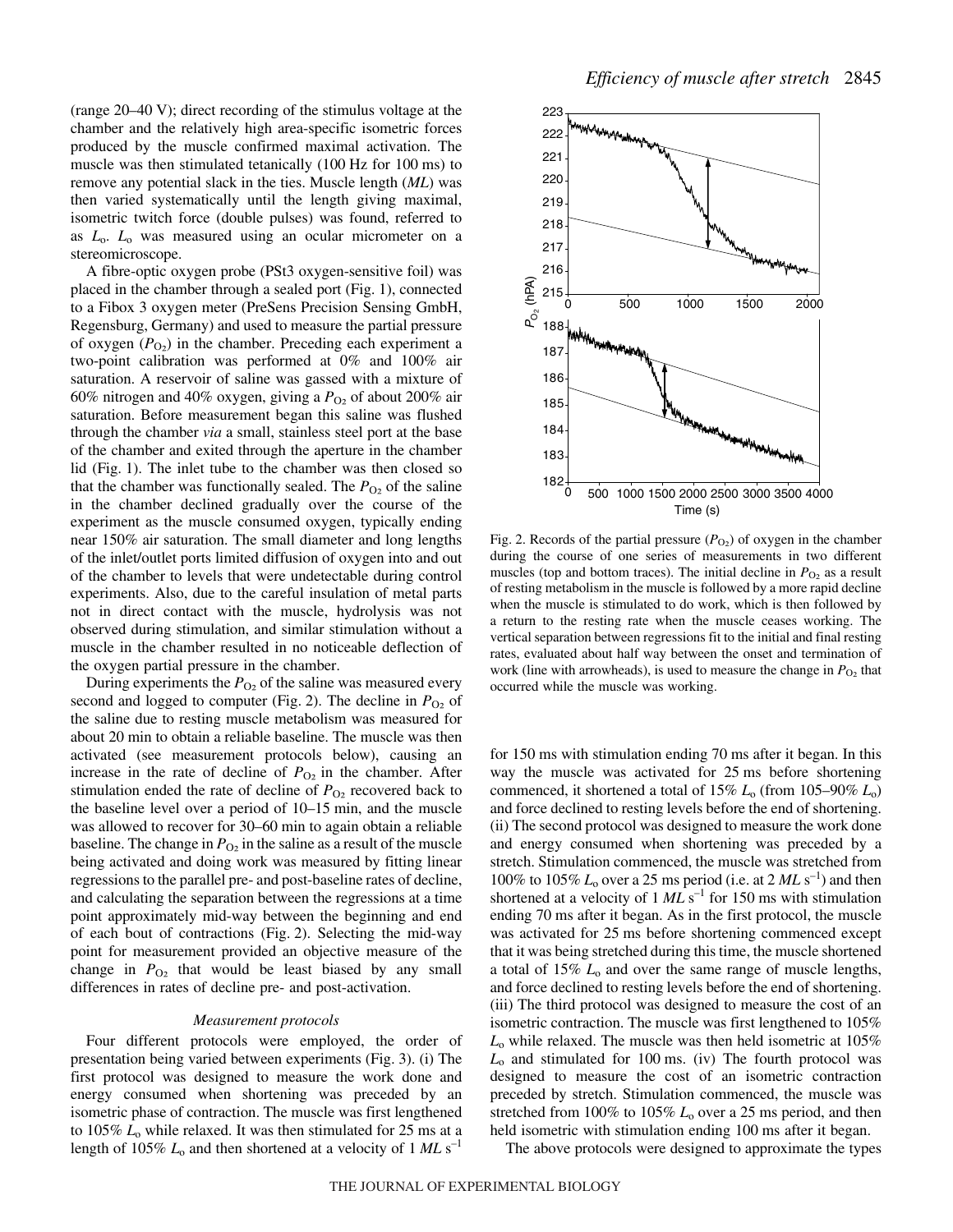

Fig. 3. Examples of the four protocols used to measure work done and cost of the different contractions, as described in Materials and methods. (A) Muscle length (upper traces) and force (lower traces) during shortening contractions preceded by either an isometric phase (protocol i) or stretch (protocol ii). Triangles indicate onset (up) and termination (down) of stimulation. (B) Muscle length (upper) and force (lower) during either a purely isometric contraction (protocol iii) or an isometric contraction preceded by a stretch (protocol iv).  $L_0$  is muscle length giving maximal, isometric twitch force. Scale bars indicate muscle length (mm), force (mN) and time (ms).

of eccentric and concentric contractions that might occur during movement in animals, with the following considerations. Effective release of elastic strain energy as external work will have a large impact on efficiency, and is dependent on allowing the muscle to relax fully while still shortening (Lou et al., 1999). Thus, in the protocols described above, the stimulus ended well before shortening ended so that force declined to rest while the muscle was still shortening. The amplitude of muscle stretch (5% of *L*o) was chosen to require considerable eccentric work yet not be so great as to exceed concentric shortening work (i.e. net work output was consistently positive). This amplitude may exceed the short-range stiffness of cross bridges (Flitney and Hirst, 1978) and thus could cause forcible detachment of cross bridges; however, it is not unrealistic in the context of animal movement (Biewener et al., 1998), and a considerable portion of the stretch is likely absorbed by compliant elements in the preparation. We did not measure the stiffness of the series compliance and so cannot ascertain the extent of strain on cross bridges imposed by the stretch protocols.

The stimulator and ergometer were controlled by computer using custom software written in LabView 6.1 and a PCI-MIO-16-E4 data acquisition and control card (National Instruments, Austin, TX, USA) with 5 kHz resolution. Muscle force and length and the stimulus were likewise recorded at 5 kHz. The work done or absorbed by the muscle was calculated by integrating force with respect to muscle length over the shortening or stretch portions of the protocol. Net work was the sum of work absorbed during stretch (a negative value) and work done while shortening (a positive value). Net work during the isometric-shorten protocol was equal to the shortening work as no external work was done during the isometric phase.

Stability of the preparations was demonstrated by the lack of change in peak force measured from the first to last trial in each series. At the end of experiments the muscle was removed from the chamber, the tendons were cut from the muscle and surface moisture was removed by blotting with filter paper. The muscle was placed in a small centrifuge tube to prevent desiccation and muscle mass was measured using a Sartorious CP124S analytical balance or Mettler MT5 microbalance. Work and energy consumed (see below) were then standardize to muscle mass  $(J \text{ kg}^{-1})$ .

## *Energetic cost of contraction*

To ensure a large change in  $P_{\text{O}_2}$  in the chamber that could be resolved reliably yet not promote fatigue or anaerobic metabolism, each contraction protocol was repeated 10 times in sequence with a 30 s rest between each contraction. This, in combination with the extended period over which  $P_{\text{O}_2}$  was monitored after the bout of contractions had ended, ensured that virtually all energy used by the muscle would be accounted for by the measurement of oxygen consumed. Further, previous studies have demonstrated the adequacy of using oxygen consumption in frog sartorius muscle under stimulus conditions more demanding than the present study (Heglund and Cavagna, 1987), and so it was assumed that contractions were supported exclusively by oxidative metabolism.

The amount of oxygen consumed is directly related to the ATP used and re-synthesized *via* oxidative phosphorylation. This amount was converted to Joule equivalents, as described previously (Syme, 1994). Briefly, oxygen compliance of the saline in the chamber was taken from standard tables  $(9.50 \text{ mg } O_2 l^{-1}/101.36 \text{ kPa}$  with  $21\%$  oxygen at 15°C), multiplied by the chamber volume  $(2.245 \text{ ml})$  and by the measured change in  $P_{O_2}$  (kPa) to obtain mg  $O_2$  used by the muscle during the sequence of contractions. This was converted to moles of  $O_2$  (32 g mol<sup>-1</sup>  $O_2$ ) and multiplied by 450 kJ mol<sup>-1</sup>  $O_2$  (Nelson and Cox, 2005), which is the energy released by oxidation of substrates based on a mixed diet. This yields the metabolic energy released in the muscle during the contractions. Efficiency was calculated by dividing the net work done during the entire contraction (including isometric, stretch and shortening phases) by the total energy released during the contraction.

#### *Statistics*

Nine muscles from 9 frogs were used. Values are reported as mean  $\pm$  s.e.m. Values of mechanical work and metabolic energy consumption displayed in the figures have been normalized to muscle mass and are expressed as J kg<sup>-1</sup> muscle. However, for statistical tests data were not normalized to muscle mass to eliminate errors associated with measuring mass. Comparisons were made using paired *t*-tests or one-way repeated measures ANOVA where appropriate. *P*<0.05 was considered significant.

#### **Results**

Mass of the muscle bundles averaged  $5.18\pm0.63$  mg and muscle length 12.8±0.89 mm. Assuming muscle density of  $1.05~\text{g cm}^{-3}$ , the average cross sectional area of the preparations was 0.38 mm<sup>2</sup>. Isometric tension averaged  $379\pm23.5$  kN m<sup>-2</sup>.

The work done while shortening after a stretch was 28%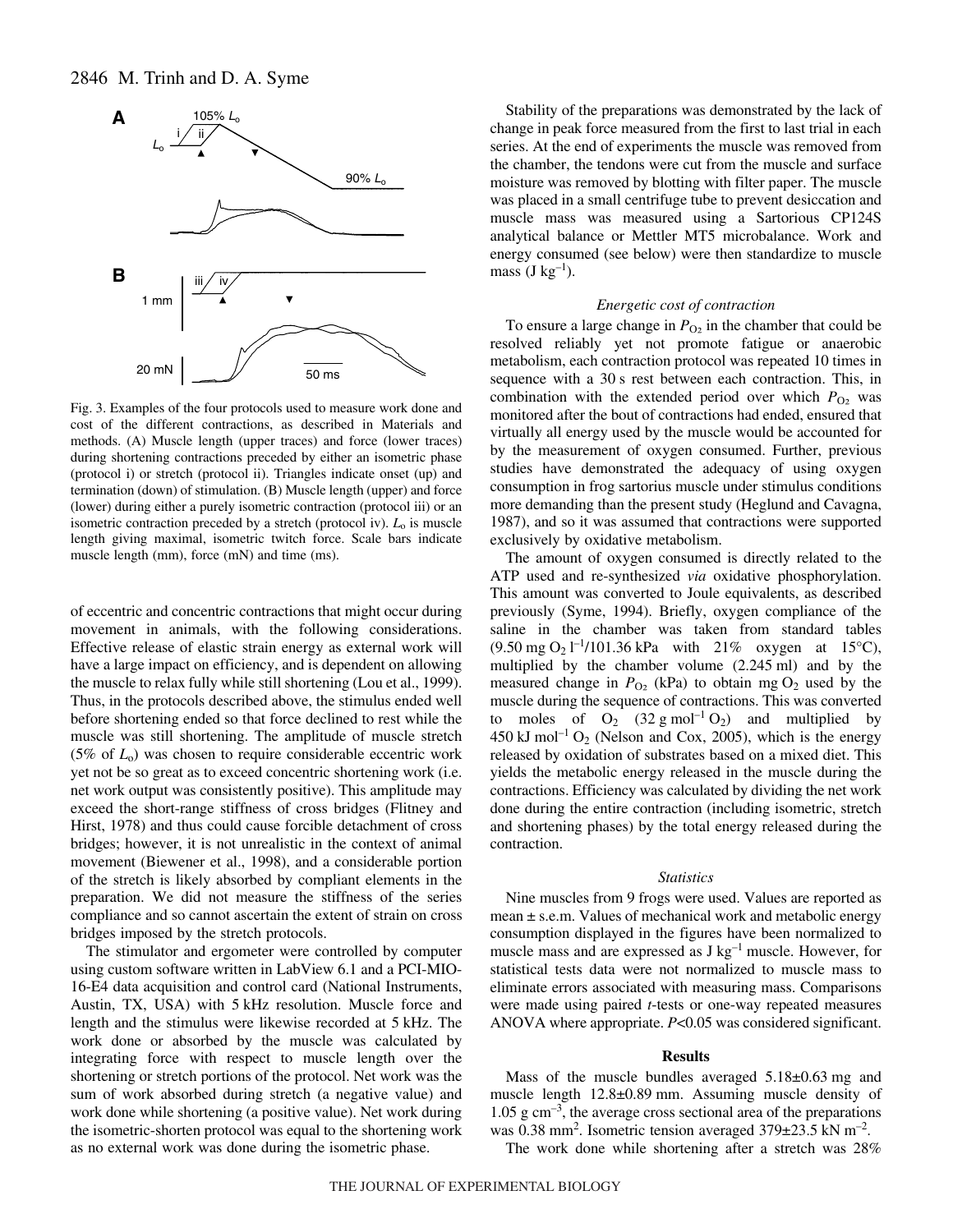greater than work done following an isometric contraction  $(P<0.001)$  (Fig. 4). However, the work required to stretch the muscle was about one third of the work done during subsequent shortening, so that the net work done during contractions where stretch preceded shortening was only 87% of that done when shortening was preceded by an isometric phase (*P*=0.003)  $(Fig. 4)$ .

The metabolic cost of contractions consisting of an isometric phase followed by shortening was not significantly different than the cost of contractions where shortening was preceded by stretch  $(P=0.34)$  (Fig. 5). These costs are the sum of that incurred during stretch or isometric contraction and that incurred during shortening. The cost of a 100 ms isometric contraction was  $20\%$  greater than the cost of a  $25 \text{ ms}$  stretch followed by 75 ms isometric contraction  $(P<0.001)$  (Fig. 5),



Fig. 4. Cumulative work done during 10 contractions in the protocols described in the Materials and methods and in Fig. 3. 'I', shortening contractions preceded by an isometric phase; 'S', shortening contractions preceded by a stretch; 'shorten', the work done during the shortening portion of the contraction; 'net', the net work done during the entire contraction (note: for contractions preceded by an isometric phase, net work equals shortening work); 'stretch', the work required to stretch the muscle. Work is expressed relative to muscle mass. Values are means  $\pm$  s.e.m. *P* values are comparisons with I-shorten using work values uncorrected for muscle mass.



Fig. 5. Cumulative metabolic cost over 10 contractions, derived from oxygen consumption as described in Materials and methods. 'I', shortening contractions preceded by an isometric phase; 'S', shortening contractions preceded by a stretch; 'Isometric', cost of a 100 ms isometric contraction; 'Stretch', cost of a 25 ms stretch followed by 75 ms isometric contraction. Cost is expressed relative to muscle mass. Values are means  $\pm$  s.e.m. *P* values compare the measurements that they straddle using values uncorrected for muscle mass.

such that either the stretch, the ensuing isometric phase, or both, were less costly than a purely isometric contraction.

The apparent efficiency of work done while shortening (work done while shortening divided by the energy consumed during the entire contraction) was about 28% greater if shortening was preceded by stretch *versus* an isometric phase (*P*=0.002) (Fig. 6). However, this does not account for the work required to stretch the muscle, which would require a measure of the net work output. The efficiency of the net work output (net work done divided by energy consumed during the entire contraction) was only marginally different between contractions preceded by a stretch or isometric phase  $(P=0.07)$  (Fig. 6). Thus, any change in net work output as a result of stretch was approximately matched by an equal change in energy used.

### **Discussion**

#### *Effect of stretch on work*

Stretch before shortening resulted in a significant increase in the work done during shortening (Fig. 4), as has been observed previously (see Introduction). The increase could result from recoil of compliant elements that were subject to strain during the stretch, increased numbers of cross bridges resulting from decreased rates of cross-bridge detachment during stretch, or increased force per cross bridge (e.g. Cavagna et al., 1994; De Haan et al., 1989; Herzog and Leonard, 2002; Linari et al., 2004; Linari et al., 2000). The magnitude of the increase in shortening work after stretch (about  $28\%$ , Fig. 4) was similar to that observed in frog sartorius muscle (Heglund and Cavagna, 1987) and rat medial gastrocnemius (De Haan et al., 1989), despite large differences between the studies in the stimulation protocol and the ratio between work required to stretch the muscle and work done during subsequent shortening. It appears that an appropriately small, brief stretch of active muscle may be similarly effective at augmenting work as a large, prolonged stretch.

This apparent limit to the magnitude of increased work elicited as a result of stretch might be expected if the increase



Fig. 6. Efficiency of muscle work measured over 10 contractions, derived from work and oxygen consumption as described in Materials and methods. 'I', shortening contractions preceded by an isometric phase; 'S', shortening contractions preceded by a stretch; 'net', calculations using the net work done during the entire contraction; 'shorten', calculations using the work done during only the shortening portion of the contraction, but still the energy used during the entire contraction. Values are means  $\pm$  s.e.m. *P* values compare the two measurements that they straddle.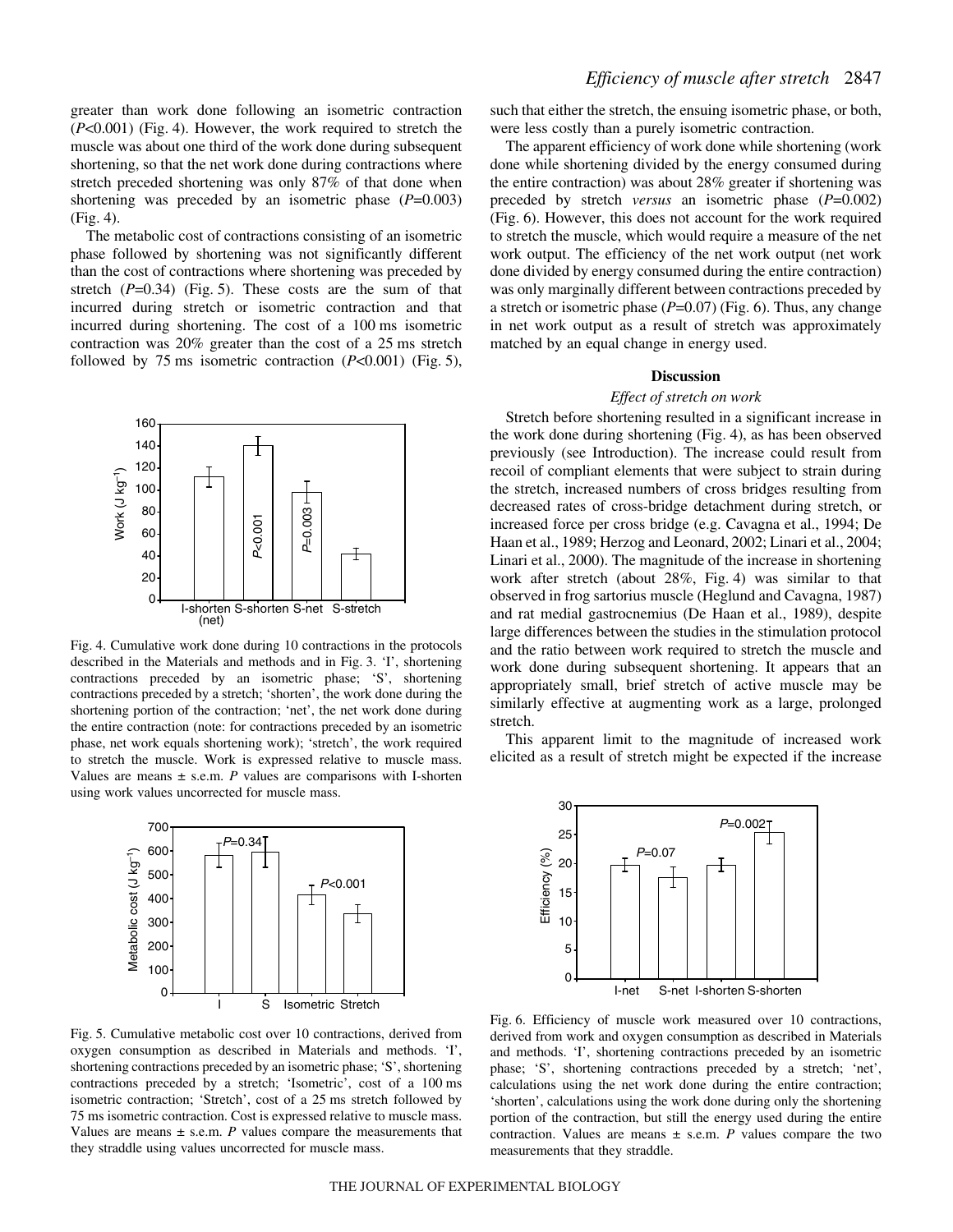# 2848 M. Trinh and D. A. Syme

is a result of extension of the series compliance. Studies on mouse muscle subject to stretch and then rapid shortening suggest that recoil of an un- or lightly damped compliance in the muscle accounts for the vast majority of the increase in work during shortening after stretch, and upwards of 60% of the total work done (Syme and Grattan, 2002). The enhancement of work caused by stretch would be limited by the short-range stiffness and life of an attached cross bridge (see Syme and Grattan, 2002), such that for stretches larger than a certain size the strain energy imparted during stretch is lost internally if cross bridges detach before the compliance recoils against the external load (see also Lou et al., 1999). With stretches larger than this limit more work would be required to extend the muscle, but they would not result in more work done during subsequent shortening.

If stretch simply extends the series compliance, then despite an increase in shortening work after stretch the net external work done during stretch–shorten contractions would at best be equal to that following an isometric contraction, and likely less. In agreement, under the conditions of this study the work required to stretch the muscle was slightly greater than the increase in shortening work elicited by the stretch, such that the net work done during the complete stretch–shorten cycle was reduced (Fig. 4). This is similar to results of De Haan et al. (De Haan et al., 1989) who, as in the present study, chose a stretch–shorten and stimulation protocol intended to mimic what might occur during movement. These observations suggest that the upper boundary of energy that can be stored in the series compliance is reached or closely approached during such movements, such that a stretch–shorten cycle will increase work during shortening but will likely decrease the net mechanical work produced by the muscle to a small extent.

Alternatively, a number of observations suggest that stretch results in an increased number of attached cross bridges, inferred from increased muscle stiffness (Cavagna et al., 1985; Herzog and Leonard, 2000; Linari et al., 2000; Mantovani et al., 1999), direct inference of more attached heads despite unaltered strain of the heads (Linari et al., 2004), and transient shortening against maximal isometric force after stretch (Cavagna et al., 1994). This would argue against strain of compliant elements as the sole consequence of stretch. If the enhanced shortening work were due to additional cross bridges as a result of stretch, or more force per cross bridge, then an increase in net work might be expected, which was not observed (Fig. 4). However, a number of factors could lead to a reduction in net work with stretch even with additional cross bridges, including the unknown relationship between the work required to extend muscle and that potentially released by additional cross bridges, and detachment of cross bridges during stretch with the accompanying loss of their ability to contribute to work during subsequent muscle shortening. Further, even if much of the increased work after stretch may be attributed to recoil of strained compliances, this does not preclude recruitment of additional cross bridges during stretch and subsequent strain of compliances that they support as an important mechanism in enhancing work after stretch. Thus, it is not possible to conclude with certainty which mechanism is responsible for the increased work after stretch by analyzing these aspects of mechanical work alone.

# *Effect of stretch on energy used*

The reduced oxygen consumption with stretch compared with that during isometric contractions  $(Fig. 5)$  is consistent with previous observations (Beltman et al., 2004; Curtin and Davies, 1975; Stainsby, 1976). The reduced cost may be attributed to forcible detachment of cross bridges (Flitney and Hirst, 1978) perhaps with subsequent rapid reattachment (Linari et al., 2004), or reduced rates of cross-bridge detachment during stretch (Huxley, 1957); for further discussion see Woledge et al. (Woledge et al., 1985). Reduced detachment during stretch would result in reduced energy consumption, increased numbers of attached cross bridges at the onset of shortening, and then perhaps more work done and energy consumed during shortening. This is also consistent with the observations that stretch resulted in reduced oxygen consumption (when preceding an isometric contraction and so presumably also when preceding shortening) and more work during shortening  $(Figs 4 and 5).$ 

However, despite a predicted decrease in energy use during stretch, there was no difference in the total cost of contraction whether preceded by stretch or an isometric phase (Fig. 5), as has been observed by others (Beltman et al., 2004; De Haan et al., 1989; Heglund and Cavagna, 1987). The lack of reduction in energy consumed during shortening contractions preceded by stretch might lead to the assumption that the reduced rate of energy use during stretch was closely offset by an increased rate during shortening; while seeming unlikely, this may have occurred within the range of measurement error. Regardless, a small or insignificant effect of a brief stretch preceding shortening on total energy use is a consistent observation, having consequences for the use of stretch–shortening types of contractions during movement, discussed below.

### *Effect of stretch on efficiency*

Efficiency of net work with and without stretch averaged about  $18\%$  and  $20\%$ , respectively (Fig. 6). This tends to be less than that observed during cyclic contractions (i.e. preceded by stretch) in mouse fast/slow muscle [52% in soleus and 34% in EDL (Barclay, 1994)], dogfish white muscle [41% (Curtin and Woledge, 1993a)] and dogfish red muscle [51% (Curtin and Woledge, 1993b)]. The differences in efficiency will reflect procedural differences between the studies (type of preparation, rates and magnitudes of stretch, stimulation protocol) and the measure of energy use that is employed in calculating efficiency. The cited studies utilized initial heat production, which yields the efficiency of the muscle at converting energy released by ATP hydrolysis into external mechanical work. The present study utilized the total energy available from substrates *via* oxidation, which incorporates the efficiency of associated substrate catabolism and ATP synthesis and presumes perhaps 40–50% more energy available to the muscle. This will reduce the calculated efficiency of contraction by about half, making our measures comparable to those using initial heat. Measures of efficiency from locust flight muscle undergoing sinusoidal strain and using the caloric equivalent of energy released from oxidation of a mixed diet  $(20.1 \text{ kJ} \cdot \text{J}^{-1})$ oxygen, similar to the present study) gave efficiencies of 4–10% (Josephson and Stevenson, 1991); this is lower than our measure but not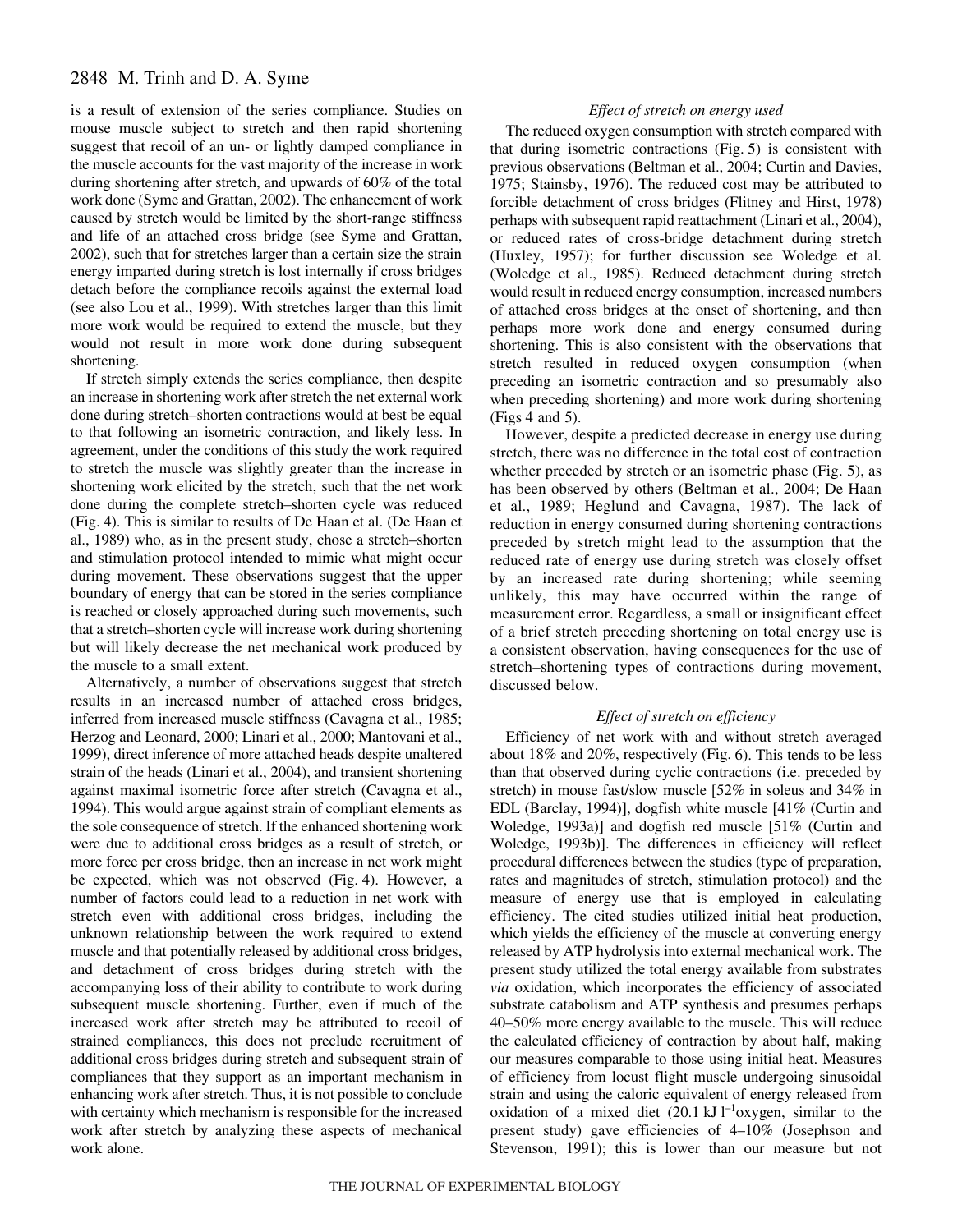unexpected, given the very high operating frequency of the locust muscle.

Despite the constancy of metabolic energy consumed (Fig. 5) and the decrease in net work done  $(Fig. 4)$  in contractions preceded by a stretch *versus* an isometric phase, there was not an associated decrease in the efficiency of net work done in contractions preceded by stretch (Fig. 6). By contrast, De Haan et al. (De Haan et al., 1989) observed a 48% reduction in efficiency of contractions in rat medial gastrocnemius when preceded by stretch, the result of a near 50% drop in net work done with no change in energy consumed. The much smaller reduction in net work after stretch in the present study (only 13%) may account for the lack of a statistically significant change in efficiency. Contractions preceded by stretch were less efficient on average than those preceded by an isometric phase, with the difference approaching significance ( $P=0.07$ ), and the power of the test was relatively low (0.35), making it plausible that efficiency is decreased with stretch but simply out of the statistical resolution of this study.

Of interest, De Haan et al. estimated that under the conditions of their study elastic strain energy imparted during stretch would contribute about 20% to work done during shortening (De Haan et al., 1989). Assuming recoil of elastic elements would not elevate metabolic rate during shortening (e.g. Beltman et al., 2004), there might be expected an approx. 20% relative increase in the apparent efficiency of shortening work (apparent in that the work required to extend the muscle was not included in the calculation). De Haan et al. report a 40% increase in apparent efficiency of shortening work after stretch (De Haan et al., 1989), which suggests that recoil of strained compliance may account for a larger fraction of the enhanced work than estimated. We noted a 28% increase in apparent efficiency of shortening work after stretch (Fig.  $6$ ) in the face of a stretch that imparted enough energy to account for an approx. 30% increase in shortening work if all recovered. The close match of these values might suggest that almost all of the extra work done after stretch was from recoil of the strained series compliance.

In summary, under conditions that were selected to be reasonable estimates of what might occur during countermovements in animals, (i) the work required to stretch the muscle was about one third of the work done during subsequent shortening, (ii) stretch resulted in about one third more work being done during subsequent shortening, but (iii) slightly less net work was done over the entire contraction. Based on stretching and isometric contractions it is expected that the stretch should reduce energy use, but this seems to have been offset by increased energy use during shortening such that stretch did not affect the total energy used during the contraction. The efficiency of work was not affected by stretch. We conclude that stretch of active muscle may increase the work available to power the concentric phase of movement but it does not increase the overall net mechanical work done. Efficiency of work does not appear to be markedly altered by stretch, being either unchanged or slightly reduced, making counter-movements effective at improving concentric work without a substantial metabolic cost. The present results do not distinguish quantitatively between recruitment of additional cross bridges *versus* increasing strain of the series compliance as mechanisms whereby stretch affects work and efficiency

during stretch–shorten contractions, but do suggest that both contribute, with recoil of strained compliances perhaps being predominant.

This work was supported by an NSERC Discovery grant to D.A.S.

#### **References**

- **Abbott, B. C. and Aubert, X. M.** (1952). The force exerted by active striated muscle during and after change of length. *J. Physiol.* **117**, 77-86.
- **Altringham, J. D. and Johnston, I. A.** (1990). Modelling muscle power output in a swimming fish. *J. Exp. Biol.* **148**, 395-402.
- Barclay, C. J. (1994). Efficiency of fast- and slow-twitch muscles of the mouse performing cyclic contractions. *J. Exp. Biol.* **193**, 65-78.
- Barclay, C. J., Constable, J. K. and Gibbs, C. L. (1993). Energetics of fastand slow-twitch muscles of the mouse. *J. Physiol.* **472**, 61-80.
- **Beltman, J. G., van der Vliet, M. R., Sargeant, A. J. and de Haan, A.** (2004). Metabolic cost of lengthening, isometric and shortening contractions in maximally stimulated rat skeletal muscle. *Acta Physiol. Scand.* **182**, 179-187.
- **Biewener, A. A., Konieczynski, D. D. and Baudinette, R. V.** (1998). *In vivo* muscle force–length behavior during steady-speed hopping in tammar wallabies. *J. Exp. Biol.* **201**, 1681-1694.
- **Bosco, C., Montanari, G., Tarkka, I., Latteri, F., Cozzi, M., Iachelli, G., Faina, M., Colli, R., Dal Monte, A., La Rosa, M. et al.** (1987). The effect of pre-stretch on mechanical efficiency of human skeletal muscle. *Acta Physiol. Scand.* **131**, 323-329.
- **Cavagna, G. A., Saibene, F. P. and Margaria, R.** (1965). Effect of negative work on the amount of positive work performed by an isolated muscle. *J. Appl. Physiol.* **20**, 157-158.
- **Cavagna, G. A., Mazzanti, M., Heglund, N. C. and Citterio, G.** (1985). Storage and release of mechanical energy by active muscle: a non-elastic mechanism? *J. Exp. Biol.* **115**, 79-87.
- **Cavagna, G. A., Heglund, N. C., Harry, J. D. and Mantovani, M.** (1994). Storage and release of mechanical energy by contracting frog muscle fibres. *J. Physiol.* **481**, 689-708.
- **Curtin, N. A. and Davies, R. E.** (1975). Very high tension with very little ATP breakdown by active skeletal muscle. *J. Mechanochem. Cell Motil.* **3**, 147- 154.
- **Curtin, N. A. and Woledge, R.** (1993a). Efficiency of energy conversion during sinusoidal movement of white muscle fibres from the dogfish *Schyliorhinus canalicula*. *J. Exp. Biol.* **183**, 137-147.
- **Curtin, N. A. and Woledge, R. C.** (1993b). Efficiency of energy conversion during sinusoidal movement of red muscle fibres from the dogfish *Scyliorhinus canicula*. *J. Exp. Biol.* **185**, 195-206.
- **Curtin, N. A. and Woledge, R. C.** (1993c). Power and efficiency: how to get the most out of striated muscle. *Adv. Exp. Med. Biol.* **332**, 729-733; discussion 733-734.
- **Curtin, N. A. and Woledge, R.** (1996). Power at the expense of efficiency in contraction of white muscle fibres from dogfish *Scyliorhinus canicula*. *J. Exp. Biol.* **199**, 593-601.
- **De Haan, A., Van Ingen Schenau, G. J., Ettema, G. J., Huijing, P. A. and** Lodder, M. A. (1989). Efficiency of rat medial gastrocnemius muscle in contractions with and without an active prestretch. *J. Exp. Biol.* **141**, 327- 341.
- **Edman, K. A. and Tsuchiya, T.** (1996). Strain of passive elements during force enhancement by stretch in frog muscle fibres. *J. Physiol.* **490**, 191-205.
- **Edman, K. A., Elzinga, G. and Noble, M. I.** (1978). Enhancement of mechanical performance by stretch during tetanic contractions of vertebrate skeletal muscle fibres. *J. Physiol.* **281**, 139-155.
- **Ettema, G. J., Huijing, P. A., van Ingen Schenau, G. J. and de Haan, A.** (1990). Effects of prestretch at the onset of stimulation on mechanical work output of rat medial gastrocnemius muscle–tendon complex. *J. Exp. Biol.* **152**, 333-351.
- **Flitney, F. W. and Hirst, D. G.** (1978). Cross-bridge detachment and sarcomere 'give' during stretch of active frog's muscle. *J. Physiol.* **276**, 449- 465.
- **Heglund, N. C. and Cavagna, G. A.** (1987). Mechanical work, oxygen consumption, and efficiency in isolated frog and rat muscle. *Am. J. Physiol.* **253**, C22-C29.
- **Herzog, W. and Leonard, T. R.** (2000). The history dependence of force production in mammalian skeletal muscle following stretch-shortening and shortening-stretch cycles. *J. Biomech.* **33**, 531-542.
- **Herzog, W. and Leonard, T. R.** (2002). Force enhancement following stretching of skeletal muscle: a new mechanism. *J. Exp. Biol.* **205**, 1275-1283.
- **Herzog, W. and Leonard, T. R.** (2005). The role of passive structures in force